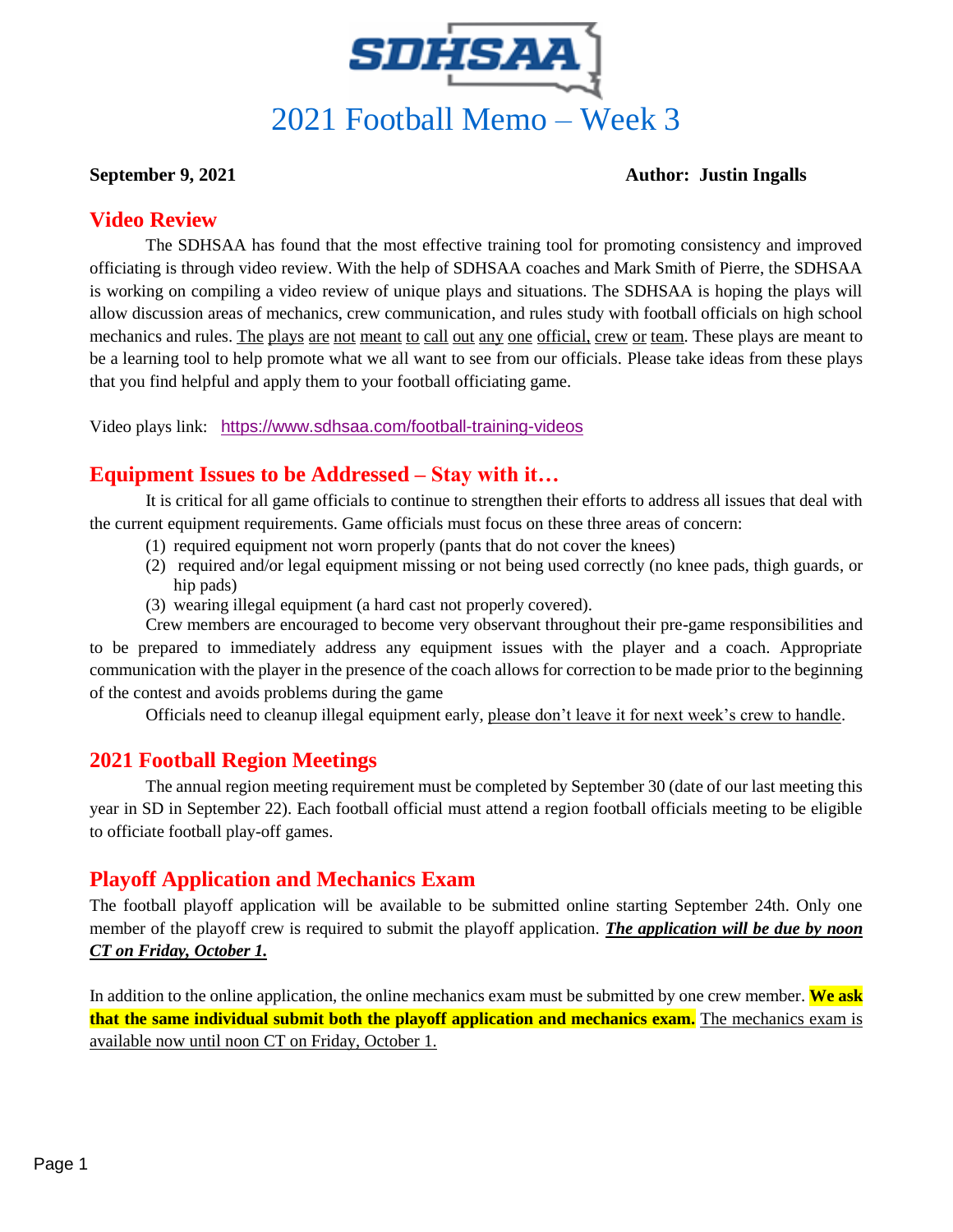

#### **Playoff Application and Mechanics Exam - continued**

To access the exam, please go to [https://www.sdhsaa.com,](https://www.sdhsaa.com/) click "Official Login", and sign into your Varsity Bound account (be sure to use the account you used when registering/paying your fees). Once on your Officials Dashboard, click the South Dakota state icon in the left sidebar and then click "Rules" in the light gray area on the right of the colored sidebar. Finally, click the green arrow next to the "2021 Football Mechanics Exam" to submit your exam. You can also print the exam by clicking the "Go to Print View" button after clicking the green arrow.

#### **Penalty Options for Fouls by Kicking Team**

If the kicking team commits a foul other than kick-catching interference during a free kick or scrimmage kick, and the kicking team will not be next to snap the ball, the receiving team may choose to have the penalty enforced at the end of the down. The receiving team has all of the previous options as well as accepting the distance penalty at the end of the down.

PLAY: Team K's free kick from its 40 yard line goes out of bounds untouched at team R's 20 yard line.

RULING: Team R may accept a five-yard penalty from the previous spot and have K re-kick; put the ball in play at the inbounds spot 25 yards beyond the previous spot (in this case, its own 35 yard line); decline the penalty and put the ball in play at the inbounds spot; or accept a five-yard penalty enforced from the dead-ball spot (in this case, that would be at Team R's 25 yard line.

PLAY: Fourth and 10 from Team K's 20 yard line. At the snap, Team K is flagged for an illegal formation. K1's punt is caught by R2 at the 50 yard line and returned to Team K's 40 yard line.

RULING: Team R may have the five-yard penalty enforced from the previous spot, or have the penalty enforced from the end of R2's run.

#### **Kick-Catch Interference: Penalty**

When you have fair catch interference, the receiving team has three options:

- Team R may accept the results of the play
- An awarded fair catch after enforcement of a 15-yard penalty from the spot of the foul
- A 15-yard penalty from the previous spot and a replay of the down

#### **Blocking After a Fair Catch Signal**

A Team R player who has given a fair catch signal (valid or invalid) is prohibited from blocking an opponent until the kick has ended. The kick ends when a player gains possession or when the ball becomes dead by rule. The rule prohibits the receiver from signaling for a fair catch near his goal line, purposely making no attempt to catch the kick and then blocking an opponent to prevent the opponent from downing the ball before it goes into the end zone. Violations of that rule result in a 15-yard penalty enforced using post-scrimmage kick enforcement.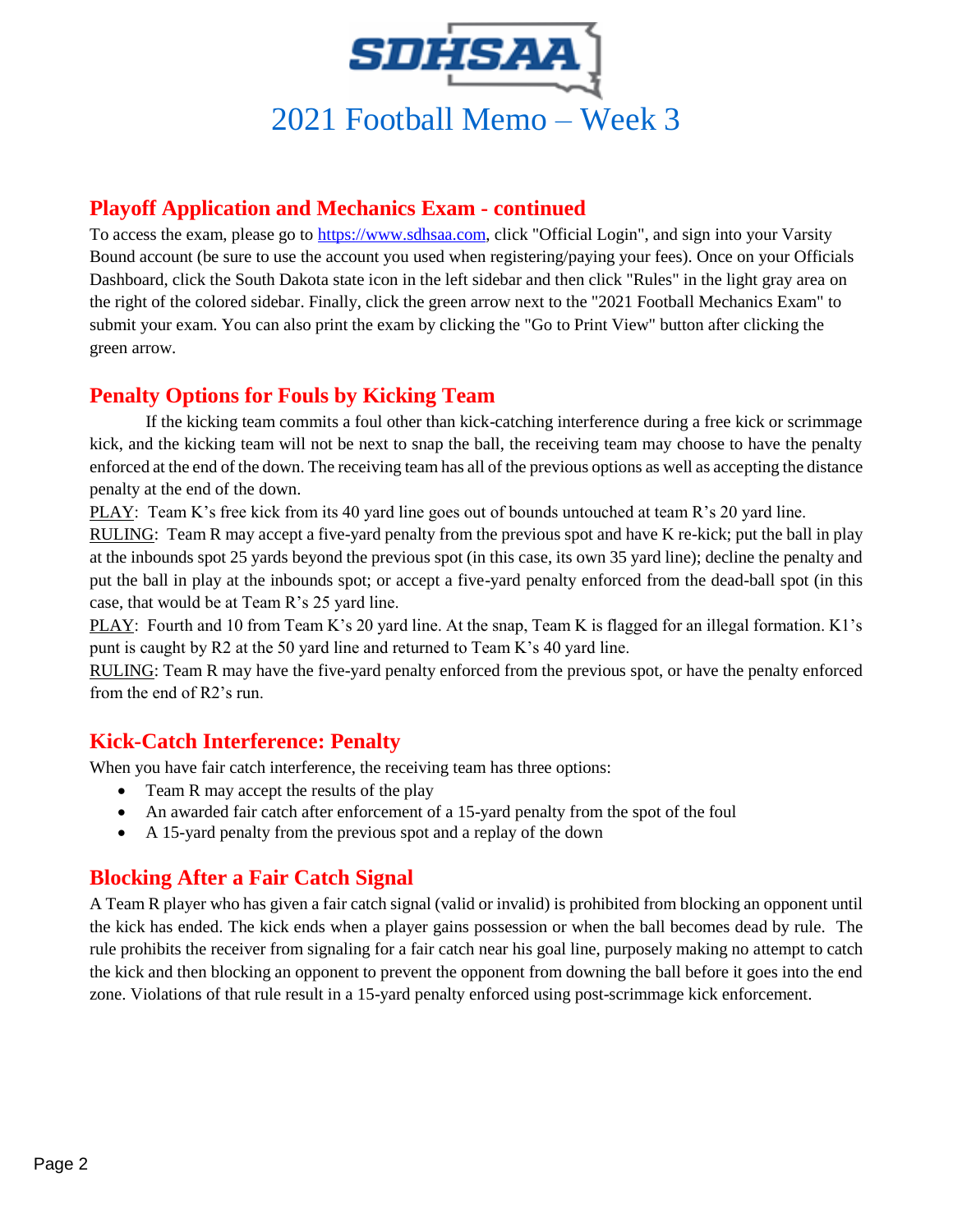

# 2021 Football Memo – Week 3

#### **Kick Catch Interference**

The kicking team is responsible to know the location of the kicked ball. If a receiver has to run around a kicking team player while moving toward the ball and attempting to catch it, it is kick catch interference

even if there is no contact. The receiver has a right to an unimpeded path to the ball with a unhindered opportunity to catch the kick.

It is kick catch interference if the kicking team contacts the receiver before or simultaneous with his first touching of the ball. A kick receiver is defenseless and most vulnerable when (1) his attention is on the downward flight of the ball or (2) he has just touched the ball.

Kick catch interference can also include a kicking team member standing close to a receiver; running in front of him; waving his arms at him; yelling, shouting or screaming at him; or otherwise obstructing his path to the ball. This means you do not have to make contact for a foul.

A receiver need not give a fair catch signal to gain this protection.

Kick catch interference is strictly a judgment call. There is no "halo" or hard and fast distance to be used as guide.

## **Option Involving the Game Clock**

When a penalty is accepted with less than two minutes remaining in either half, the offended team will have the option to start the game clock on the snap. That prevents the offending team from benefitting from a foul that would normally cause the clock to start on the ready-for-play signal and consume more time.

The converse is not true – a team never has the option to start the clock on the ready when it is to start on the snap by rule.

## **Weekly Test 2021**

Question 1: A pre-snap count reveals that Team A has only 10 players on the field—six linemen and four backs. Is this formation legal?

Question 2: Team K's free kick from its 40-yard line goes out of bounds untouched at team R's 20-yard line. What is the ruling?

Question 3: Player A89 catches a pass and runs the last five yards to the goal line backwards while pointing his finger at the defender. Where is the penalty enforced?

Question 4: Third and 10 at Team A's 30-yard line. Player A67 holds at Team A's 25-yard line as A12's pass is intercepted by B23 and returned for a touchdown. Where is the holding penalty enforced?

Question 5: Team A's ball, third and five. The ball is run for a 10-yard gain; the tackle is inbounds. Status of the game and play clocks?

Question 6: Team K's punt is caught by R10 who returns the kick 10 yards then is hit and fumbles. K62 recovers the fumble and the officials signal 1st and 10, kicking team's ball. The Referee signals the play clock operator to start the 40 second play clock since the kicking team maintains possession and will be next to put the ball in play. Is that the correct procedure?

Question 7: Team A is running their 2 minute offense at the end of the 2nd quarter. A12 throws a pass for a 1st down and hurries his team to line up and get set. A12 is positioned behind the center in a shotgun formation, the snap is skipped back to A12 on one bounce which he recovers and spikes it forward to the ground immediately. The officials stop the game clock for **an incomplete pass. Is this the correct procedure?**